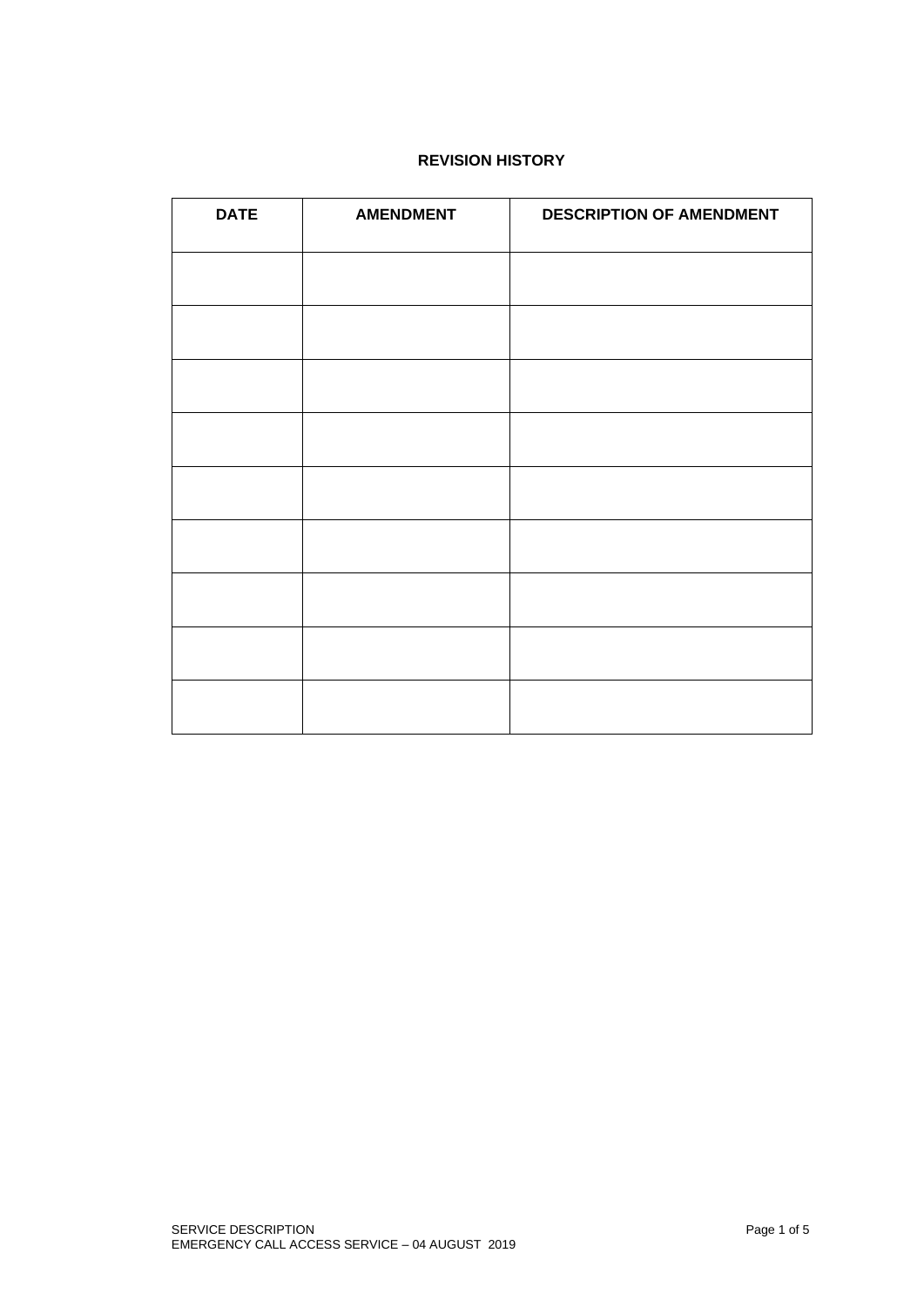## **SERVICE DESCRIPTION 1-6: EMERGENCY CALL ACCESS SERVICE**

### **1 THE SERVICE**

The Emergency Call Access Service is a service provided by Batelco to convey Emergency Calls from an agreed Point of Interconnection to the call centre of the Emergency Service, as further defined by the terms of this Service Description.

**Available to:** Public telecommunications operators with an individual licence and one or more interconnection links with Batelco.

**Traffic:** Emergency Calls which both originate and terminate in Bahrain only

**Reciprocal service:** Not required.

### **2 DEFINITIONS**

Capitalised terms not defined in this Service Description are defined in the Dictionary. Terms defined in this Service Description are specific to it.

**Access Seeker** means the operator of the PSTN Network or Mobile Network directly connecting the PSTN Number or Mobile Number from which the Emergency Call is made.

**Calling Party** means an Access Seeker Customer who initiates an Emergency Call.

**Emergency Call** means a Telephone Call to an Emergency Call Access Number.

**Emergency Services** means the police, ambulance and fire services of Bahrain.

**Emergency Services** Contact Centre means the centralised call centre for handling Emergency Calls, operated by the government of Bahrain.

**Emergency Call** Access Number means the numbers 999 or 112 or other numbers specified in the Bahrain Numbering Plan for Emergency Services.

**Mobile Emergency Call** means an Emergency Call which originates from the Access Seeker's Mobile Network.

**Mobile Zone Identifier** means the code, agreed between the parties, which enables a Batelco operator to identify the base station within the Access Seeker's Mobile Network from which the Emergency Call originates.

#### **3 TERMS**

#### **3.1 Prerequisites**

Batelco shall not be obliged to supply the Emergency Call Access Service unless and until:

- (a) either the In-Span Interconnect Link Service or the CSI Link Service is provisioned;
- (b) the parties have established the Point of Interconnection at which the parties agree the Access Seeker will handover Emergency Calls to Batelco;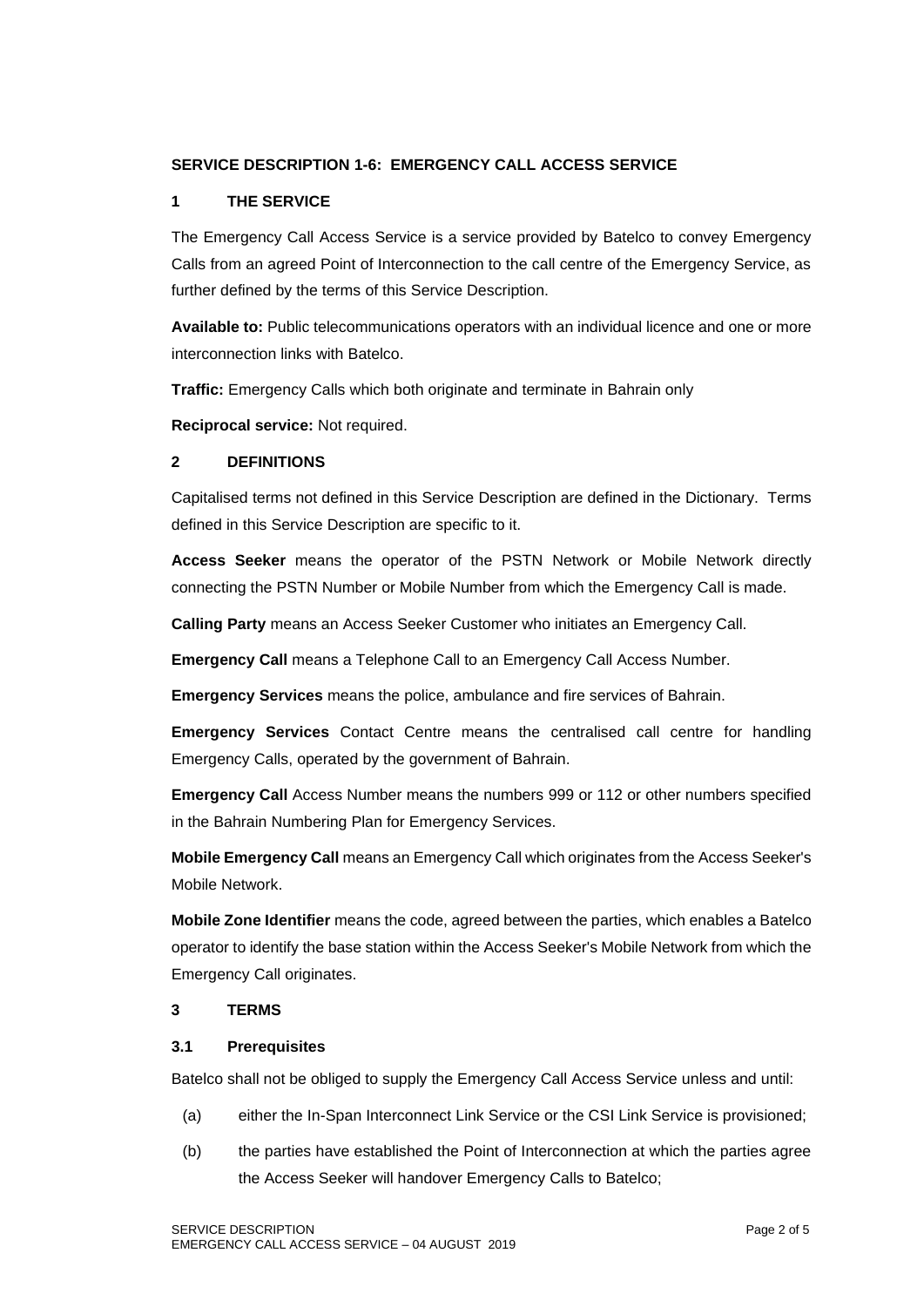(c) the parties have successfully completed any pre-commissioning testing requirements set out in the Joint Working Manual Terms; and

the Access Seeker provides the information about Access Seeker Customers required by paragraph 3.5(b) of this Service Description.

## **3.2 Handover**

The Access Seeker must hand over Emergency Calls to the Access Provider:

- (a) at the agreed Point of Interconnection; and
- (b) in accordance with all applicable terms of this Service Description, the Supply Terms and relevant specifications notified by the Access Provider to the Access Seeker from time to time.

## **3.3 Conveyance**

Batelco shall convey Emergency Calls that are handed over by the Access Seeker to Batelco in accordance with paragraph 3.2 of this Service Description from the relevant Point of Interconnection to the Emergency Service Contact Centre.

# **3.4 Mobile Emergency Calls**

- (a) The Access Seeker will handover Mobile Emergency Calls in a format which, if the Emergency Services Contact Centre is capable of processing the information, includes the relevant Mobile Zone Identifier.
- (b) Batelco will forward the Mobile Emergency Call to the Emergency Service Contact Centre, including the Mobile Zone Identifier if the Emergency Service Contact Centre is capable of processing the Mobile Zone Identifier.

## **3.5 Access Seeker Obligations**

- (a) The Access Seeker must provide its full co-operation to the Emergency Service in relation to any investigation to trace any Emergency Call and locate and identify the Calling Party.
- (b) For the purposes of Batelco identifying Calling Parties to Emergency Services, the Access Seeker must provide information about Access Seeker Customers connected to the Access Seeker's Network as required by the Directory Listing Service Description.
- (c) The Access Seeker must provide Batelco with the following information in respect of its Mobile Network:
	- (i) As soon as the Emergency Services Contact Centre is capable of processing the information, a Mobile Zone Identifier for each base station within its Mobile Network;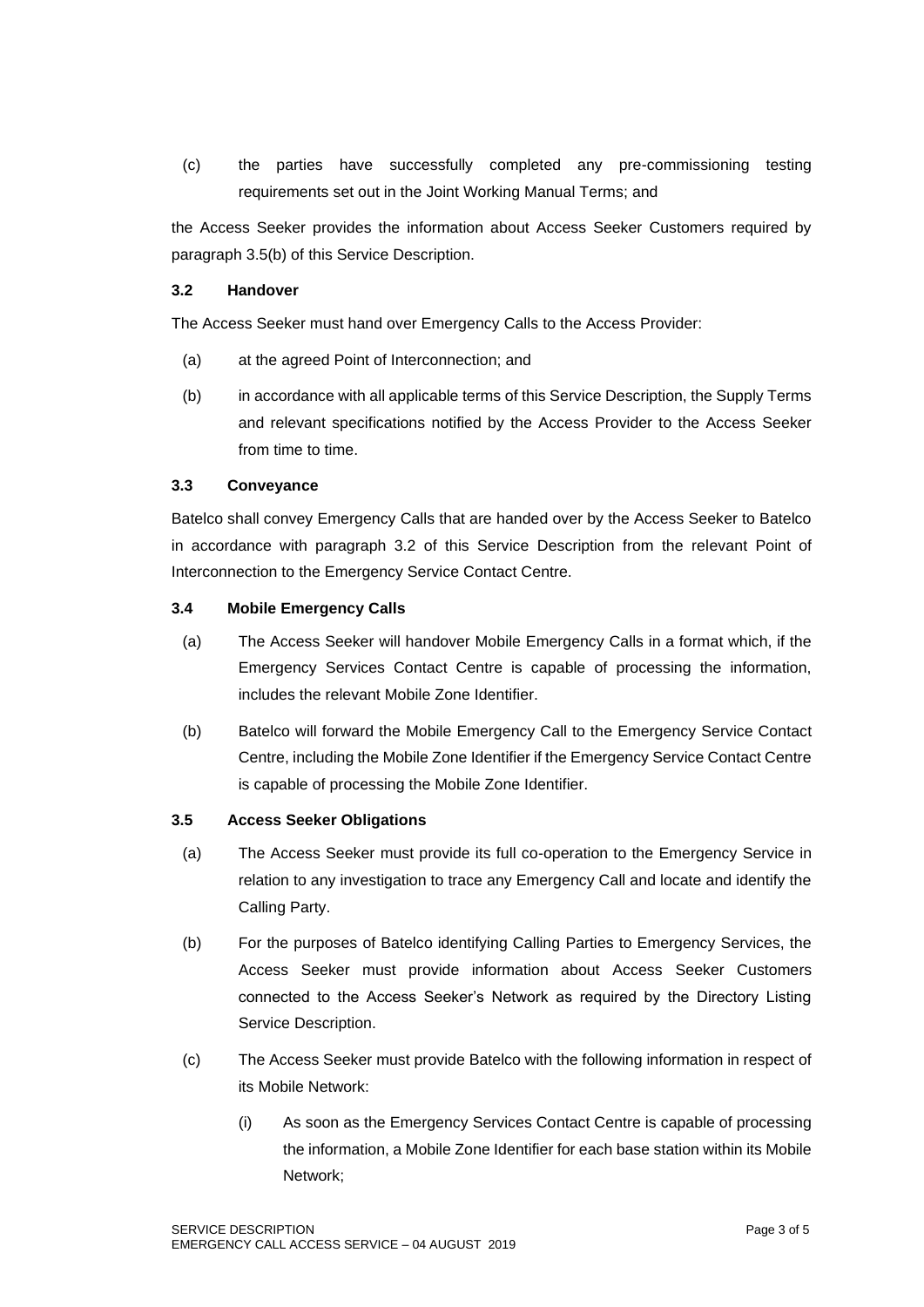(ii) the physical location (by geographic co-ordinates and nearest street) of each of those base stations and the geographic coverage area of that base station,

in an agreed format and by the same means of electronic data exchange as applies under the Directory Listings Service. The Access Seeker must inform the Access Provider of any changes in such information as soon as practicable and by the same means as the original information was provided.

# **3.6 Forecasting**

The Access Seeker must forecast, in accordance with the Forecasting Procedures, and order and provision sufficient Interconnect Capacity to enable all Emergency Calls to be successfully handed over at an Emergency Call POI to the Batelco's PSTN. Batelco will endeavour to, but has no liability for, delivery of Emergency Calls which exceed the relevant Forecast.

# **3.7 Testing**

The Access Seeker must not carry out any testing of Emergency Calls or the Emergency Call Access Service except with the prior express permission of:

- (a) the relevant Emergency Service; and
- (b) the operator of the Emergency Service Contact Centre; and
- (c) Batelco.

# **3.8 False Emergency Calls**

The Parties will from time to time monitor the occurrence of false emergency calls and if appropriate will develop a policy of charging uniformly for calls to the emergency services in respect of false calls.

## **3.9 Echo Control**

Echo control will be provided in accordance with the Joint Working Manual.

## **3.10 Signalling interconnection**

The transfer of signals to support the establishment, maintenance and clear down of the Emergency Calls will be via the signalling interconnection specified in the Joint Working Manual.

## **3.11 Associated Information Signals**

- (a) The Emergency Calls will be handed over to the Access Provider at the relevant Point of Interconnection with information signals provided in the associated signalling system.
- (b) The format of information in the signals referred to in paragraph (a) will be in accordance with ISUP specification set out in the Joint Working Manual.